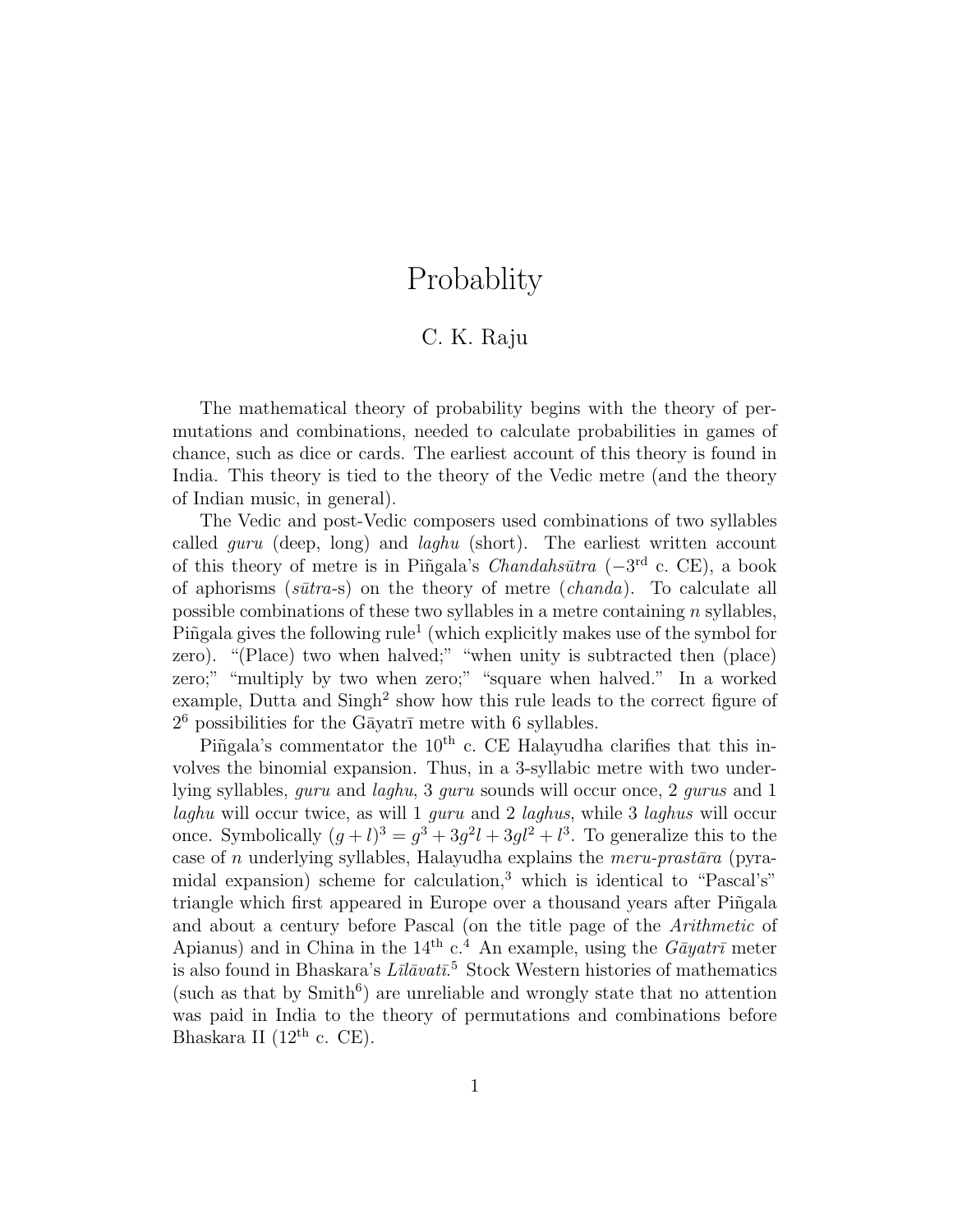Although this theory of permutations and combinations is built into the Vedic metre, the earliest known written account actually comes from even before Piñgala, and is found in the  $-4<sup>th</sup>$  c. Jain *Bhagwatī Sūtra*. Permutations were called *vikalpa-ganita* (the calculus of alternatives), and combinations bhanga. The text works out the number of combinations of n categories taken 2, 3 etc. at a time.

From the earliest Vedic tradition, there is a continuous series of manuscripts linking the first accounts of permutations and combinations with those of Bhaskara II ( $12<sup>th</sup>$  c.), and later commentaries on his work, up to the  $16<sup>th</sup>$ c. CE, such as the  $Kriy\bar{a}kramkar\bar{i}$ . (It is these latter texts which arrived in Europe and first brought the mathematical theory of probability to Europe, as detailed later on, through Pascal, Fermat etc.) Thus,<sup>7</sup> the surgeon Susruta  $(-2<sup>nd</sup>$  c. CE) in his compendium (Sustation-samhita) lists the total number of flavours derived from 6 flavours taken 1 at a time, 2 at a time, and so on. Likewise, Varāhamihira  $(6^{th}$  c.) states the number of perfumes that can be made from 16 substances mixed in 1, 2, 3, and 4 proportions. Similar examples are found in the *Pāṭīgaṇita* (Slate Arithmetic) of Śridhar  $(10<sup>th</sup> c.)$ , a widely used elementary school-text, as its name suggests, Mahavira's  $(8<sup>th</sup> c.)$ Ganita Sāra Samgraha, and Bhaskara II (Līlāvatī) etc. Bhaskara mentions that this formula has applications to the theory of metre, to architecture, medicine, and khandameru ("Pascal's triangle"). In these later texts, one finds explicitly stated formulae for permutations and combinations.

For example, to calculate  $\binom{n}{r}$  $\binom{n}{r}$  values, Sridhar, in his text on slate-arithmetic<sup>8</sup>  $(P\bar{a}tiganita)$ , gives the following rule.

#### एकाद्युत्तरविधिना रस विन्यासे विलोमतो गुरयेत् । पूर्वेशा परं <mark>कमशो रूपादिचयैर्हरेर्वि</mark>म्जेत ॥

This translates as follows ( $Pātiganita$ , 72, Eng. p. 58)

Writing down the numbers beginning with 1 and increasing by 1 up to the (given) number of savours in the inverse order, divide them by the numbers beginning with 1 and increasing by 1 in the regular order, and then multiply successively by the preceding (quotient) the succeeding one. (This will give the number of combinations of the savours taken  $1, 2, 3, \ldots$ , all at a time respectively.)<sup>9</sup>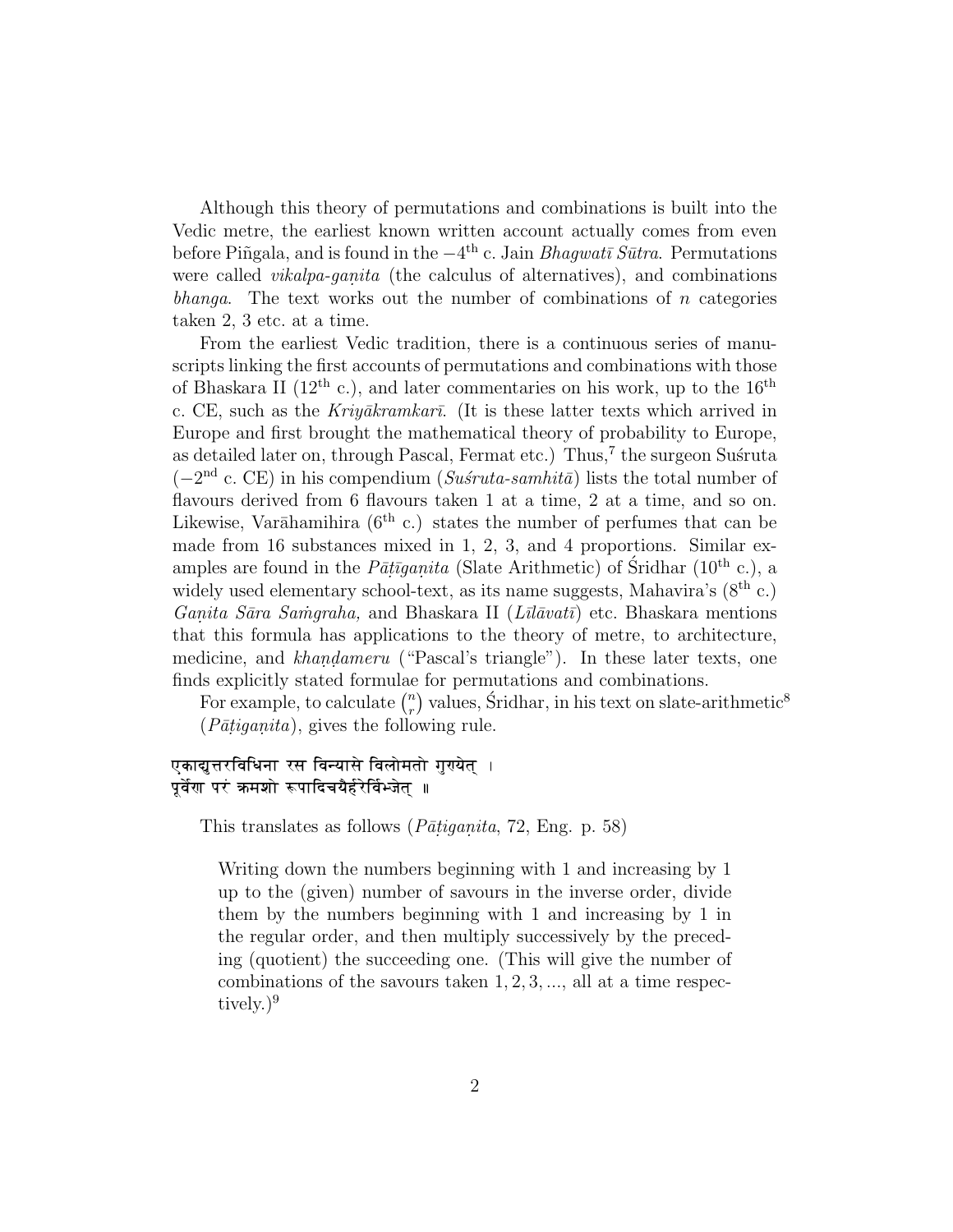Thus, in the case of 6 savours, one writes down the numbers 1 to 6 in reverse order

$$
6,5,4,3,2,1
$$

These are divided by the numbers in the usual order, to get the quotients

$$
\frac{6}{1}, \frac{5}{2}, \frac{4}{3}, \frac{3}{4}, \frac{2}{5}, \frac{1}{6}.
$$

Then, according to the rule, the number of combinations of savours taken 1 at a time, 2 at a time, etc., up to all at a time are respectively

$$
\frac{6}{1}, \frac{6}{1} \times \frac{5}{2}, \frac{6}{1} \times \frac{5}{2} \times \frac{4}{3}, \text{ etc.}
$$

Bhaskara II illustrates these formulae by asking for the total number of 5 digit numbers whose digits sum to 13.<sup>10</sup>

#### पंचस्थानस्थितैरंकैर्यद्यद्योगस्त्रयोदश । कतिभेदा भवेत्संख्या यदि वेत्सि निगद्यताम ॥

Almost all Western histories of probability incorrectly state that the mathematical theory of probability began with a European dispute over gambling in the 17th c. CE. This account intrinsically lacks credibility because, given that gambling is so ancient, it is hard to understand why a mathematical theory related to it should have developed so late. One readily understands why this happened late in Europe, since Greek and Roman numerals are not suited to anything beyond elementary arithmetic, and cannot even represent fractions, and arithmetical skills became widespread in Europe only after elementary Indian arithmetic was first introduced in the Jesuit syllabus ca. 1572.

But mathematics related to games of chance did develop elsewhere. In fact, elementary Indian mathematical texts give us accounts of gambling strategies and methods of calculating gain or loss. The relevance of these weighted averages to gambling was understood. For example, the *Ganita*  $Sāra Samgraha<sup>11</sup>(268.5, 273.5)$  gives the example of "Dutch bets" mentioned by Hacking.<sup>12</sup> This is "a rule to ensure profit (in gambling) regardless of victory or loss", a method of riskless arbitrage, in short. The text illustrates the rule with an example, where "a great man knowing mantra and medicine sees a cockfight in progress. He talks to the owners of the birds separately in a mysterious way. He tells one that 'if your bird wins, you give me the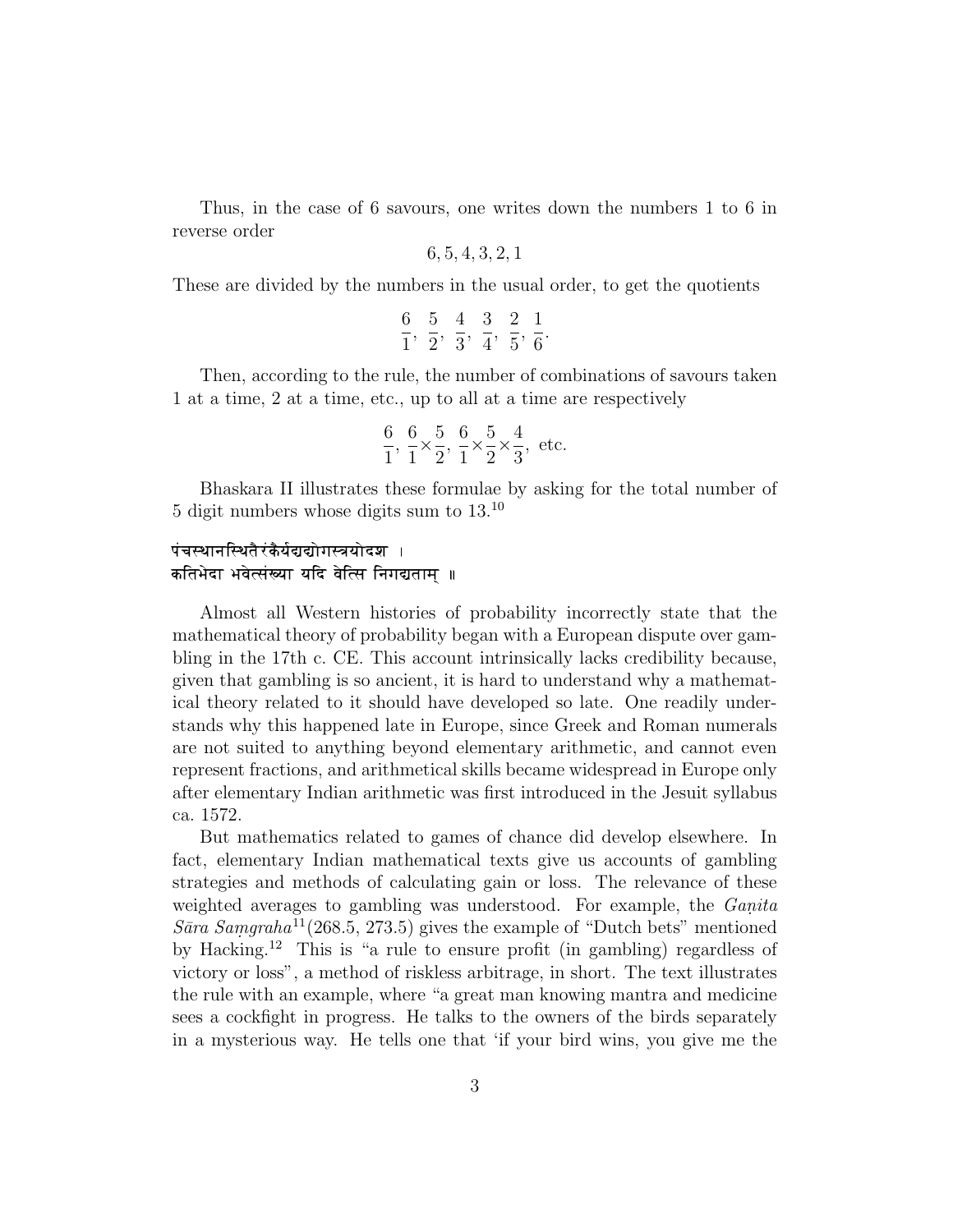amount you bet, and if it loses, I will give you  $\frac{2}{3}$  of that amount'. Then he goes to the owner of the other bird where on those same conditions he promised to pay  $\frac{3}{4}$  of the amount. In either case, he earned a profit of only 12 pieces of gold. O mathematician, blessed with speech, tell me how much money did the owner of each bird bet."

It is also interesting to note that this involves the formula for "mixtures" or weighted averages, exactly the formula used to calculate mathematical expectation (or, say, the expected value of a lottery ticket) in probability theory today. There are other more complicated betting strategies showing that standard Western accounts that the mathematics of gambling began in Europe in the 17th c. are completely misplaced; that is when it began in Europe, whereas it began in the world a few thousand years earlier.

Needless to say, the game of dice itself is very ancient in India. The earliest known textual account of gambling is found in the *aksa sūkta* or hymn on dice in the Rgveda  $(10.2.34)$ . The long hymn begins by comparing the pleasure of gambling with the pleasure of drinking soma!

"There is enjoyment like the soma in those dice".<sup>13</sup> (सोमस्येव मौजवतस्यमचो)

It goes on to describe how everyone avoids a gambler, like an old man avoids horses, even his mother and father feign not to recognize him, and he is separated from his loving wife. Many times the gambler resolves to stay away, but each time the fatal attraction of the dice pulls him back. With great enthusiasm he reaches the gambling place, hoping to win, but sometimes he wins and sometimes his opponent does. The dice do not obey the wishes of the gambler, they revolt. They pierce the heart of the gambler, as easily as an arrow or a knife cuts through the skin, and they goad him on like the ankus, and pierce him like hot irons. When he wins he is as happy as if a son is born, and when he loses, he is as if dead. The 53 dice dance like the sun playing with its rays, they cannot be controlled by the bravest of the brave, and even the king bows before them. They have no hands, but they rise and fall, and men with hands lose to them. The gambler's wife remains frustrated and his son becomes a vagabond. He always spends his night in other places. Anyone who lends him money doubts that he will get it back. The gambler who arrives in the morning on a steed leaves at night without clothes on his back. [Such is the power of dice!] O Dice, I join the ten fingers of my hands and bow to the leader among you!

The mathematics of probability was not restricted to games of chance in India: at a very early stage it was linked to statistics or sampling theory, used, for example, to count the number of fruits in a tree. The first account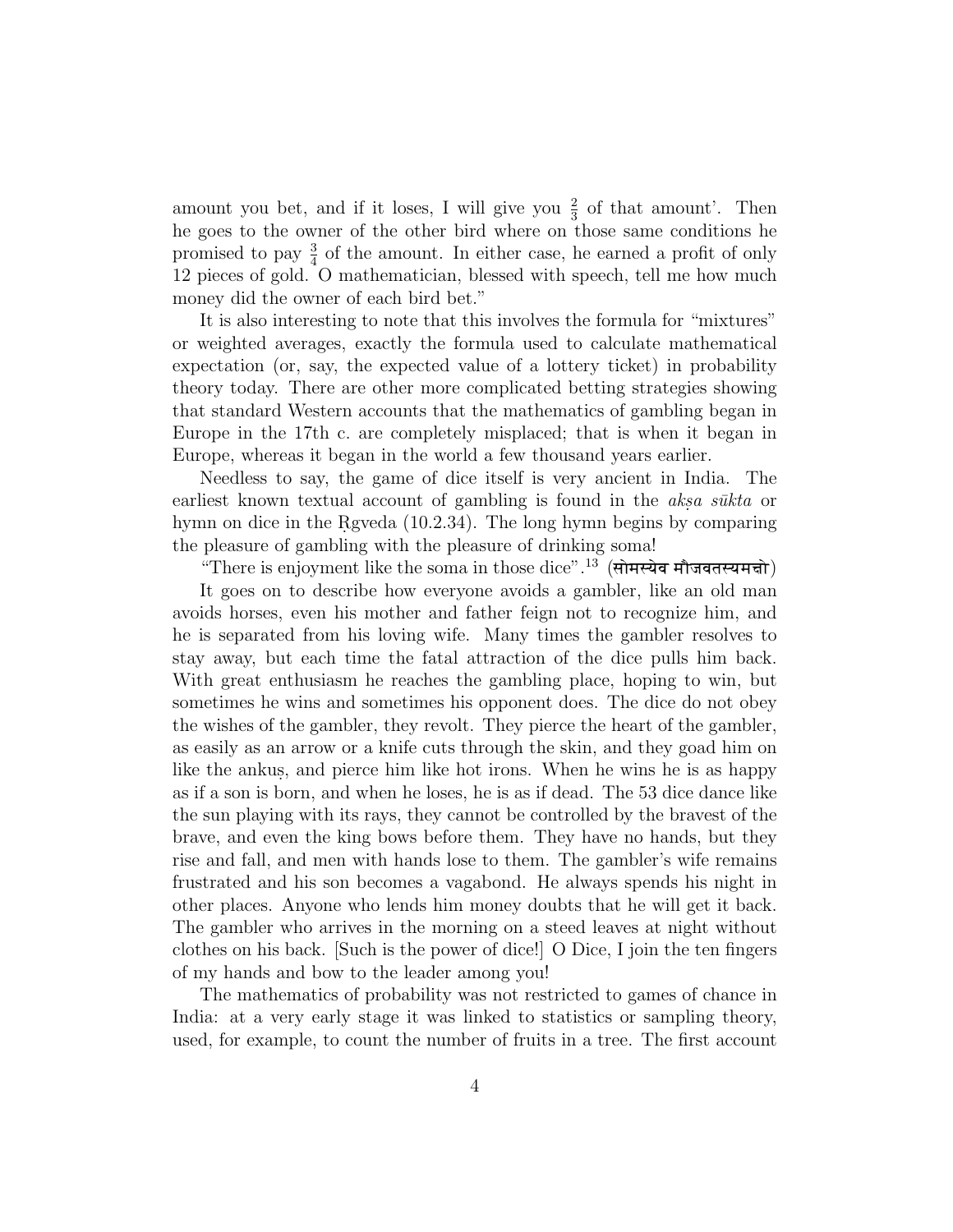of it is found in the Mahabharata epic, traditionally dated to the beginning of the Kali era (-3102 or about 5000 years ago). The Mahabharata war, itself, is precipitated when the heroes (Pandava-s) lose their kingdom and dignity during a game of dice (द्युत कीड़ा). Yudhishthira, the Pandava leader, who loses the game of dice, realizes that the game is not fair, and says so: " $\widehat{\mathsf{H}}$ पापं न न्नात्रोत्र पराक्रमः" (Mbh, Sabhā Parva, 59.5). That is, "Deceitful gambling is sinful, there is no Kshatriya valor in it." Nevertheless, he continues to play, since he cannot prove the dice are loaded, and, as a Kshatriya, he would be dishonored if he refuses to participate in an enterprise involving risk.

When Yudhishthira is banned to the forest, and ruing his condition, a passing sage consoles him by telling him the romantic story of Nala and Damayanti. Nala, too, looses his kingdom in a deceitful game of dice, and looses even his last clothes in a forest where he abandons his wife Damayanti, since he is unable to support her. Someone advices him to go to Rtuparna, king of Ayodhya, knowledgeable in the science of dice. Accordingly, Nala disguises himself and takes up a job as a charioteer with Rtuparna. Damayanti somehow finds her eventful way home, and sends out search parties for Nala. Eventually, she locates him, and to test whether he really is Nala, she announces her second marriage through a *swayamvara* (ceremony to choose a husband). Rtuparna wants to wed Damayanti and rushes to Vidarbha. The distance from Ayodhya to Vidarbha being so large, only an accomplished charioteer like Nala can reach in time, so Rtuparna naturally turns to him.

On the way they stop for a moment under a Vibhitaka tree<sup>14</sup>—it is significant that the nuts of this very tree, with five faces, were used in the ancient Indian game of dice. Retuparna cannot resist showing off his knowledge of mathematics and says: the number of fruits in the two branches of the tree is 2095, count them if you like. Nala wants to know how this was done, and threatens to stop and count. He also offers his knowledge of horses in return. Under tight time-pressure, Rtuparna succumbs and explains that it is done by counting a portion of one branch. (The story has a happy ending and Nala gets back both his wife and his kingdom.) However, what it tells us is that this knowledge of the mathematics of dice, though very ancient, was regarded as valuable, and kept a secret to be passed on from one person to another, and not put in common texts.

Lastly, there is the question of continuous probabilities, which are today defined using Kolmogorov's axioms or measure theory. This approach is not really satisfactory since our empirical understanding of probability is based on relative frequency and the so-called "law of large numbers". If a coin is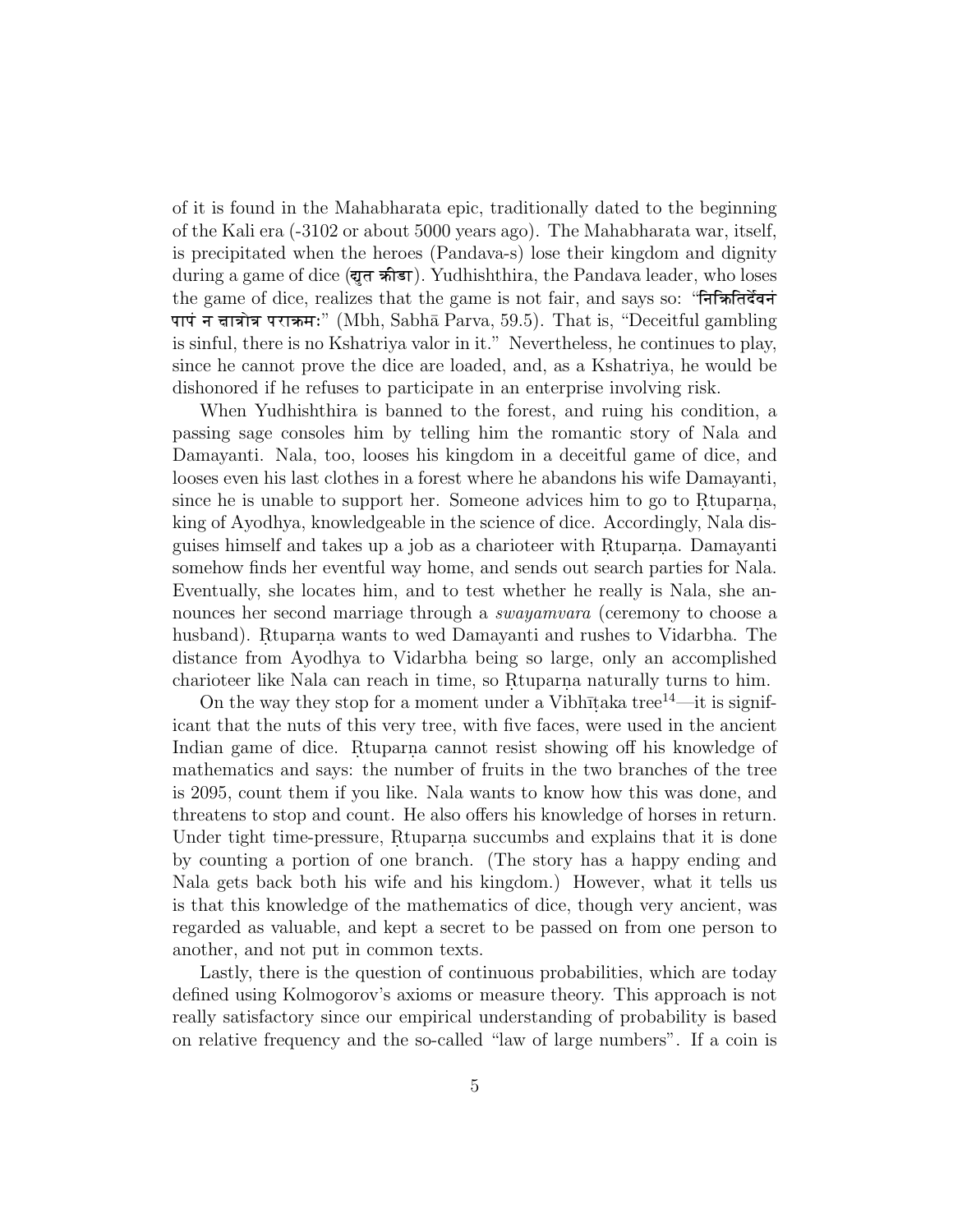tossed 100 times and comes up heads 48 times the relative frequency of heads is  $\frac{48}{100} = 0.48$ . On the next 100 tosses, the relative frequency may change to 0.47. However, relative frequency is not the probability, which could be 0.5 if the coin is unbiased. The belief is that, as the number of coin tosses becomes large, the relative frequency will be closer to the "true" probability. But "closer" in what sense? Suppose, after a 1000 tosses, the relative frequency is 0.49. Can we be sure that after 2000 tosses it would not be 0.47? We cannot. In fact, it can even happen that the next 1000 tosses all result in tails. All we can say (and all that the "law of large numbers" enables us to say) is that it is unlikely that this will happen. That is, the probability that this will happen is small. This state of affairs means that empirical relative frequency cannot be used to define axiomatic probability. The issue of the failure of this frequentist interpretation of probability, and the way it is resolved by zeroism is taken up in a more advanced article.<sup>15</sup>

## Notes

 $1$ Chandahsūtra viii.28. Ed. Sri Sitanath, Calcutta, 1840. Cited by Dutta and Singh, vol. 1, p. 76.

 ${}^{2}$ B. B. Dutta and A. N. Singh, *History of Hindu Mathematics*, Asia Publishing House, 1962, vol. 1, pp. 75–76.

<sup>3</sup>A. K. Bag, Mathematics in Ancient and Medieval India, Chaukhambha Orientalia, Varanasi, 1979, pp. 189–93.

<sup>4</sup>Joseph Needham, The Shorter Science and Civilisation in China, vol. 2 (abridgement by C. A. Ronan). Cambridge University Press, 1981, p. 55.

 ${}^{5}$ Bhaskara, *Līlāvatī*, trans. K. S. Patwardhan, S. A. Naimpally, and S. L. Singh, p. 102. The verse is numbered differently in different manuscripts. K. V. Sarma in his critical edition of the 16<sup>th</sup> c. southern commentary Kriy $\bar{a}kramakar\bar{\iota}$  (VVRI, Hoshiarpur, 1975) on the L $\bar{u}$  $\bar{d}$  $\bar{u}$  zives this as verse number 133, while the other cited source has given it as verse number 121.

 ${}^{6}$ D. E. Smith, *History of Mathematics*, Dover Publications, 1958, vol. 2, p. 502.

<sup>7</sup>A. Bag, Mathematics in Ancient and Medieval India, cited above, p. 188.

 $8\text{Sridhar}, \text{Pātiganita}, 72, \text{ed.} \& \text{trans. K. S. Shukla, Dept. of Mathematics and Astron-}$ omy, Lucknow University, 1959, Sanskrit, p. 97.

 $^{9}P\bar{a}tiganita$  of Śridhar, trans. K. S. Shukla. As he points out, similar articulations are found in the *Ganita Sāra Samgrah* of Mahavira, vi.218, MahāSiddhānta of Āryabhata 2, xv, 45–46 etc.

<sup>10</sup>Līdāvatī of Bhāskarācārya, trans. Patwardhan et al., p. 181. They give the number of this verse as 276, whereas, in K. V. Sarma's critical edition of  $Kriy\bar{a}kramkar\bar{i}$ , a commentary on the  $L\bar{u}\bar{a}v\bar{a}\bar{t}$ , this is at 269, p. 464.